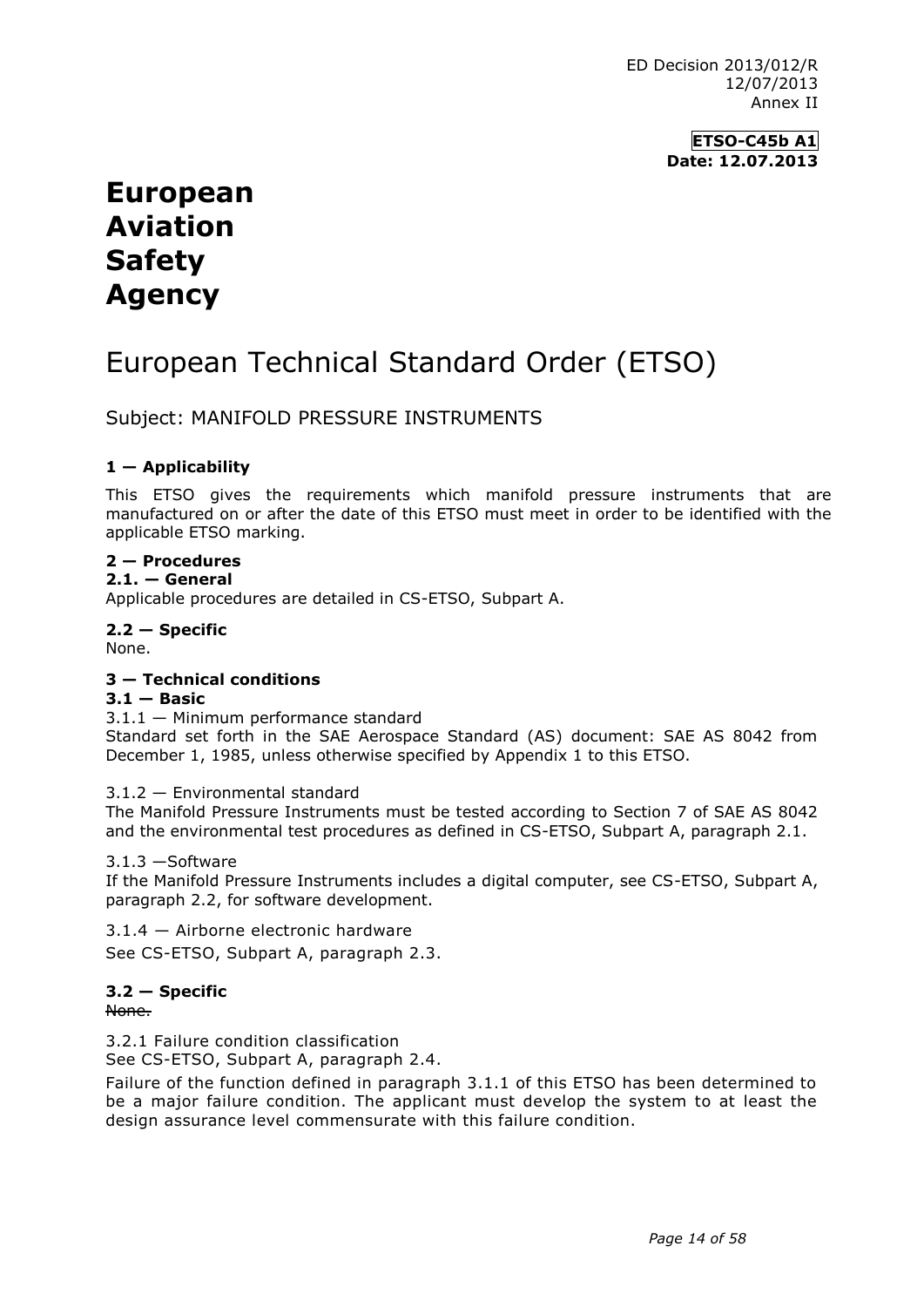ED Decision 2013/012/R 12/07/2013 Annex II

> **ETSO-C45b A1 Date: 12.07.2013**

**4 — Marking 4.1 — General**

Marking is detailed in CS-ETSO, Subpart A, paragraph 1.2.

**4.2 — Specific** None.

#### **5 — Availability of referenced document**

See CS-ETSO, Subpart A, paragraph 3.